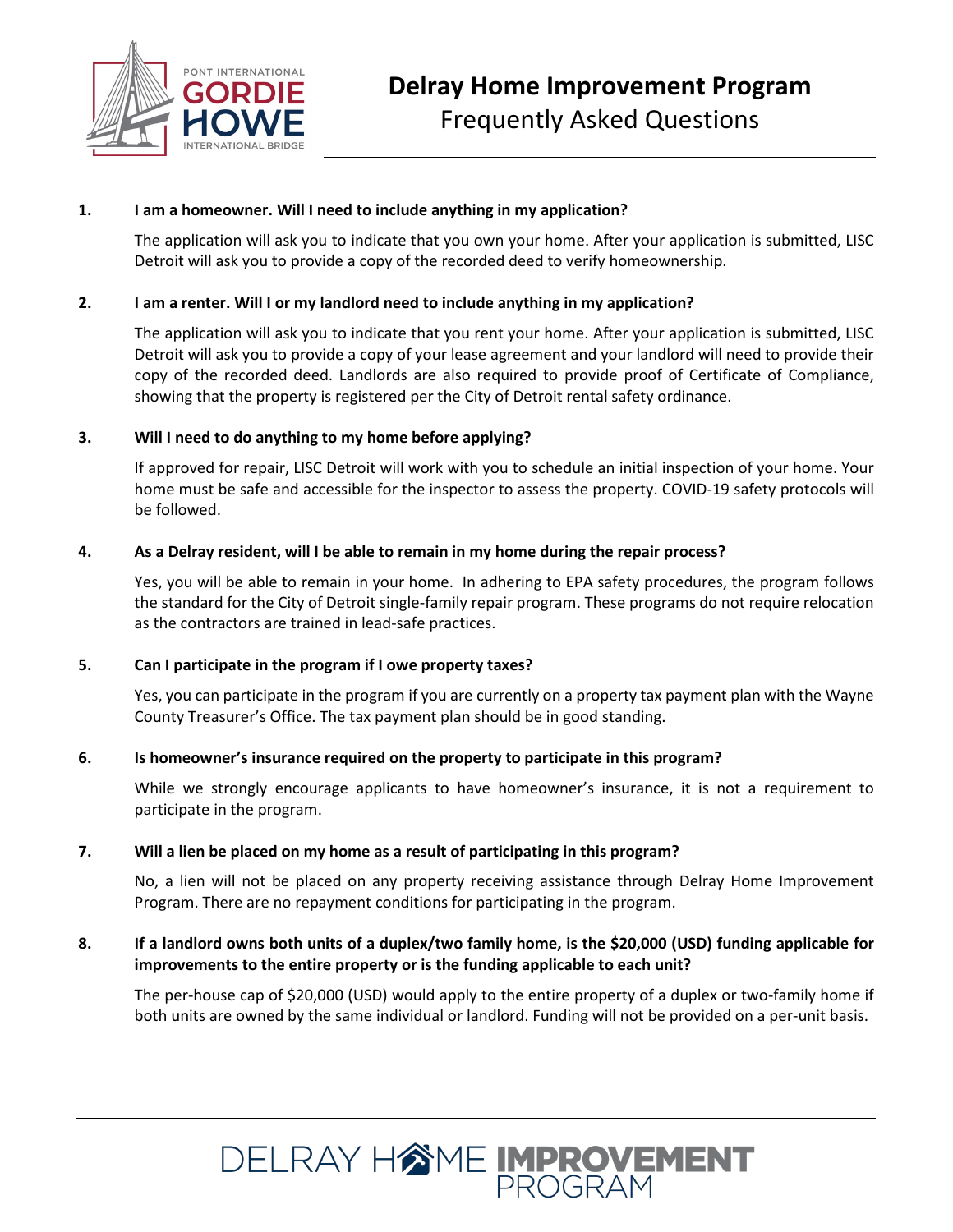

# **9. If the scope of repairs for my property is estimated to cost less than the \$20,000 (USD) per-house cap, can I receive other repairs outside the four improvements offered through the program?**

No, the Delray Home Improvement Program will only provide eligible properties with the four improvements offered which include roof repair and/or replacement, window and/or door replacement, roof and/or wall insultation and repair or replacement of HVAC units.

#### **10. How will the \$20,000 (USD) budget be spent on my home's repairs?**

LISC and Bridging Communities will ask residents to prioritize which of the repair options is most important to them. Then, a home inspection will determine what repairs are most needed, what repairs are most feasible, and asses how to meet the homeowner's stated priorities. In many cases, replacing an existing roof can use most of the repair budget.

### **11. Are vacant/unoccupied properties eligible to receive improvements through this program?**

Only occupied homes are eligible to receive repairs through the Delray Home Improvement Program.

### **12. Is there a deadline to apply for this program?**

Applications will be accepted until 2024 or until funding is exhausted. Priority is based on the target areas as outlined in the Community Benefits Plan.

#### **13. Is this the same as the Bridging Neighborhoods?**

The Delray Home Improvement Program is separate from Bridging Neighborhoods. The Delray Home Improvement Program is part of the Gordie Howe International Bridge Community Benefits Plan and is managed by the project team with support from LISC Detroit. The Bridging Neighborhoods Program is run by the City of Detroit.

### **14. Will participating in a home repair or improvement program offered by another organization, such as the City of Detroit, make my property ineligible for improvements under the Delray Home Improvement Program?**

No, the Delray Home Improvement Program is distinct from other programs offered in the City of Detroit. Participating in another program offered by another organization would not prevent an eligible property from receiving improvements through the Delray Home Improvement Program.

#### **15. Are there warranties associated with the repair work completed by the program?**

Yes, repairs completed by LISC Detroit and its subcontractors will include an 18-month workmanship warranty, as well as any applicable manufacturer's warranty associated with materials installed.

#### **16. Can I participate in the program if my property is outside of the eligible area?**

Only homes in the eligible Delray area will receive repairs from the Delray Home Improvement Program.

DELRAY HAME IMPROVEMENT